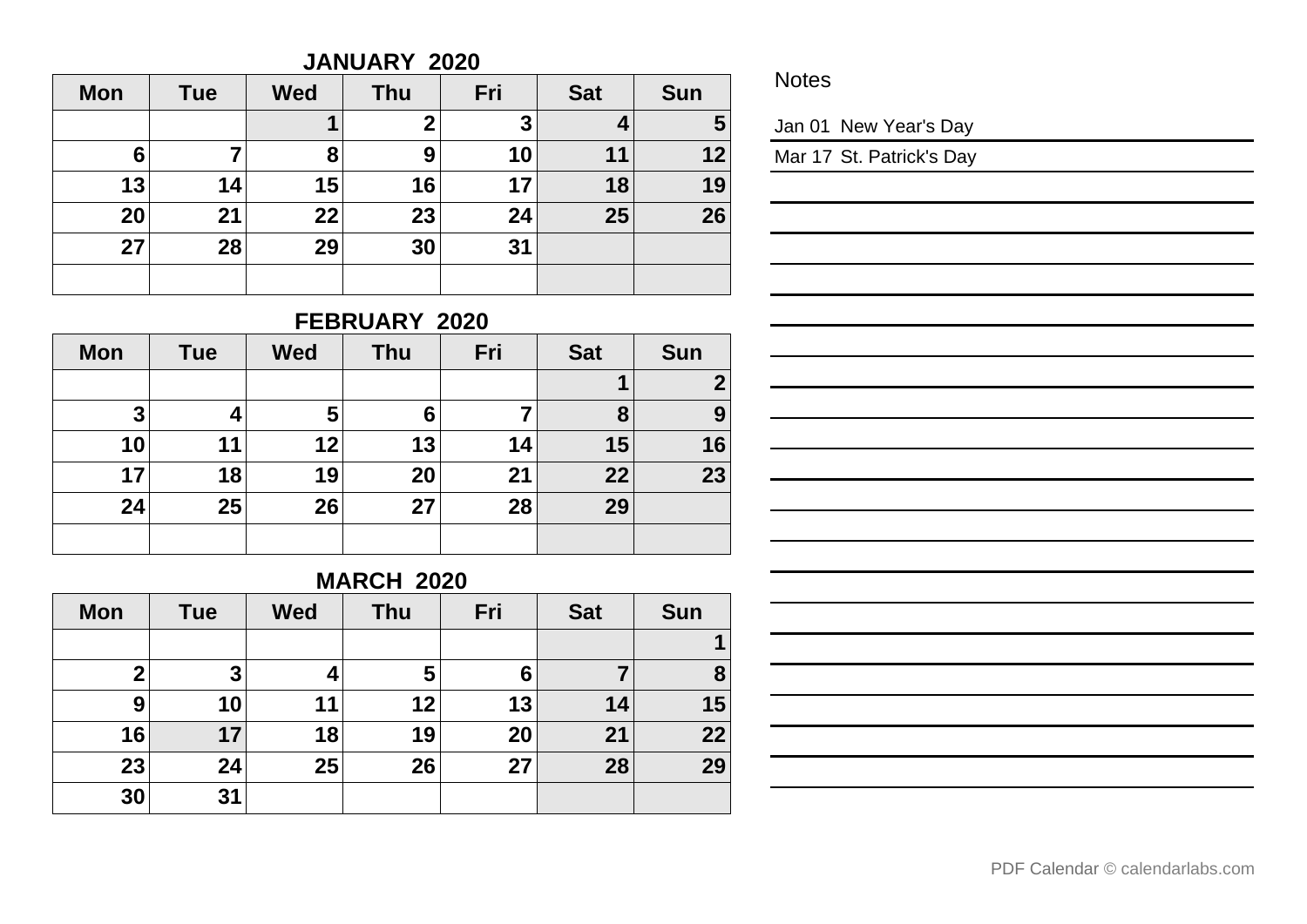## **APRIL 2020**

| <b>Mon</b> | <b>Tue</b> | <b>Wed</b> | <b>Thu</b> | Fri | <b>Sat</b> | <b>Sun</b> |
|------------|------------|------------|------------|-----|------------|------------|
|            |            |            | າ          | 3   | 4          | 5          |
| 6          | 7          | 8          | 9          | 10  | 11         | 12         |
| 13         | 14         | 15         | 16         | 17  | 18         | 19         |
| 20         | 21         | 22         | 23         | 24  | 25         | 26         |
| 27         | 28         | 29         | 30         |     |            |            |
|            |            |            |            |     |            |            |

## **MAY 2020**

| <b>Mon</b> | <b>Tue</b> | <b>Wed</b> | <b>Thu</b> | Fri | <b>Sat</b> | <b>Sun</b> |
|------------|------------|------------|------------|-----|------------|------------|
|            |            |            |            | 1   | 2          | 3          |
| 4          | 5          | 6          |            | 8   | 9          | 10         |
| 11         | 12         | 13         | 14         | 15  | 16         | 17         |
| 18         | 19         | 20         | 21         | 22  | 23         | 24         |
| 25         | 26         | 27         | 28         | 29  | 30         | 31         |
|            |            |            |            |     |            |            |

## **JUNE 2020**

| <b>Mon</b> | <b>Tue</b> | <b>Wed</b> | Thu | Fri | <b>Sat</b> | <b>Sun</b> |
|------------|------------|------------|-----|-----|------------|------------|
| и          | 2          | 3          |     | 5   | 6          |            |
| 8          | 9          | 10         | 11  | 12  | 13         | 14         |
| 15         | 16         | 17         | 18  | 19  | 20         | 21         |
| 22         | 23         | 24         | 25  | 26  | 27         | 28         |
| 29         | 30         |            |     |     |            |            |
|            |            |            |     |     |            |            |

## **Notes**

|  |  |  | Apr 10 Good Friday |
|--|--|--|--------------------|
|--|--|--|--------------------|

| Apr 12 Easter |                      |
|---------------|----------------------|
|               | Apr 13 Easter Monday |

May 04 May Bank Holiday

Jun 01 June Bank Holiday

| <u> 1980 - Johann Stein, marwolaethau a bhann an t-Amhair an t-Amhair an t-Amhair an t-Amhair an t-Amhair an t-A</u>                                                  |  |
|-----------------------------------------------------------------------------------------------------------------------------------------------------------------------|--|
| ,我们也不会有一个人的人,我们也不会有一个人的人,我们也不会有一个人的人。""我们,我们也不会有一个人的人,我们也不会有一个人的人,我们也不会有一个人的人,我们                                                                                      |  |
|                                                                                                                                                                       |  |
| 的,我们也不会有一个人的事情。""我们的人们,我们也不会有一个人的人,我们也不会有一个人的人,我们也不会有一个人的人,我们也不会有一个人的人,我们也不会有一个人的<br>第二百一章 第二百一章 第二百一章 第二百一章 第二百一章 第二百一章 第二百一章 第二百一章 第二百一章 第二百一章 第二百一章 第二百一章 第二百一章 第二 |  |
|                                                                                                                                                                       |  |
| <u> 1989 - Andrea Santa Andrea Andrea Andrea Andrea Andrea Andrea Andrea Andrea Andrea Andrea Andrea Andrea Andr</u>                                                  |  |
|                                                                                                                                                                       |  |
|                                                                                                                                                                       |  |
|                                                                                                                                                                       |  |
|                                                                                                                                                                       |  |
| <u> 1989 - Andrea Andrew Maria (h. 1989).</u>                                                                                                                         |  |
|                                                                                                                                                                       |  |
|                                                                                                                                                                       |  |
|                                                                                                                                                                       |  |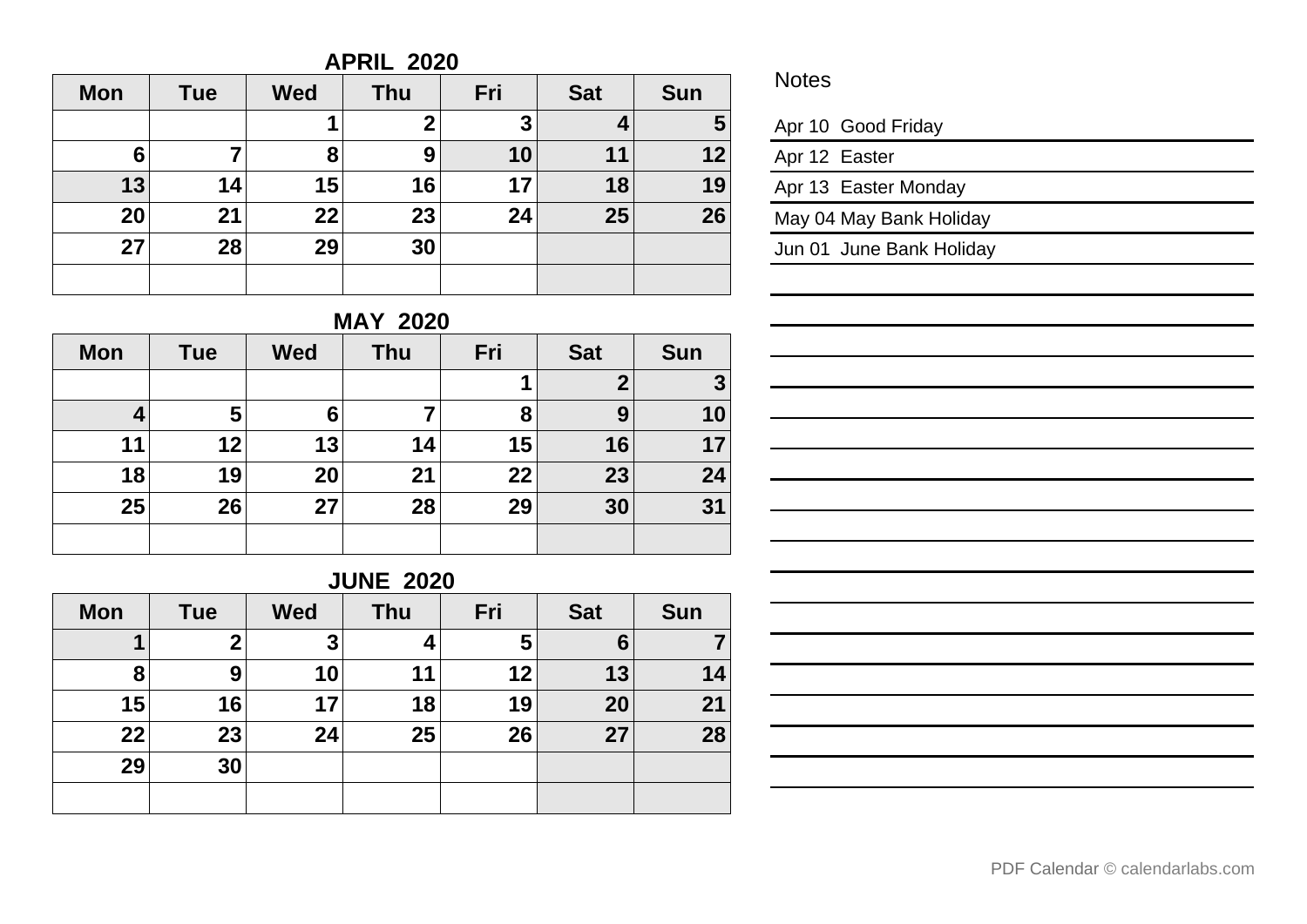#### **JULY 2020**

| <b>Mon</b> | <b>Tue</b> | <b>Wed</b> | <b>Thu</b> | Fri | <b>Sat</b> | <b>Sun</b> |
|------------|------------|------------|------------|-----|------------|------------|
|            |            |            | 2          | 3   | 4          | 5          |
| 6          | 7          | 8          | 9          | 10  | 11         | 12         |
| 13         | 14         | 15         | 16         | 17  | 18         | 19         |
| 20         | 21         | 22         | 23         | 24  | 25         | 26         |
| 27         | 28         | 29         | 30         | 31  |            |            |
|            |            |            |            |     |            |            |

**Notes** 

Aug 03 August Bank Holiday

# **AUGUST 2020**

| <b>Mon</b> | <b>Tue</b> | <b>Wed</b> | <b>Thu</b> | Fri | <b>Sat</b> | <b>Sun</b> |
|------------|------------|------------|------------|-----|------------|------------|
|            |            |            |            |     |            | 2          |
| 3          | 4          | 5          | 6          |     | 8          | 9          |
| 10         | 11         | 12         | 13         | 14  | 15         | 16         |
| 17         | 18         | 19         | 20         | 21  | 22         | 23         |
| 24         | 25         | 26         | 27         | 28  | 29         | 30         |
| 31         |            |            |            |     |            |            |

## **SEPTEMBER 2020**

| <b>Mon</b> | <b>Tue</b> | <b>Wed</b>  | <b>Thu</b> | Fri | <b>Sat</b> | <b>Sun</b> |
|------------|------------|-------------|------------|-----|------------|------------|
|            | 1          | $\mathbf 2$ | 3          | 4   | 5          | 6          |
|            | 8          | 9           | 10         | 11  | 12         | 13         |
| 14         | 15         | 16          | 17         | 18  | 19         | 20         |
| 21         | 22         | 23          | 24         | 25  | 26         | 27         |
| 28         | 29         | 30          |            |     |            |            |
|            |            |             |            |     |            |            |